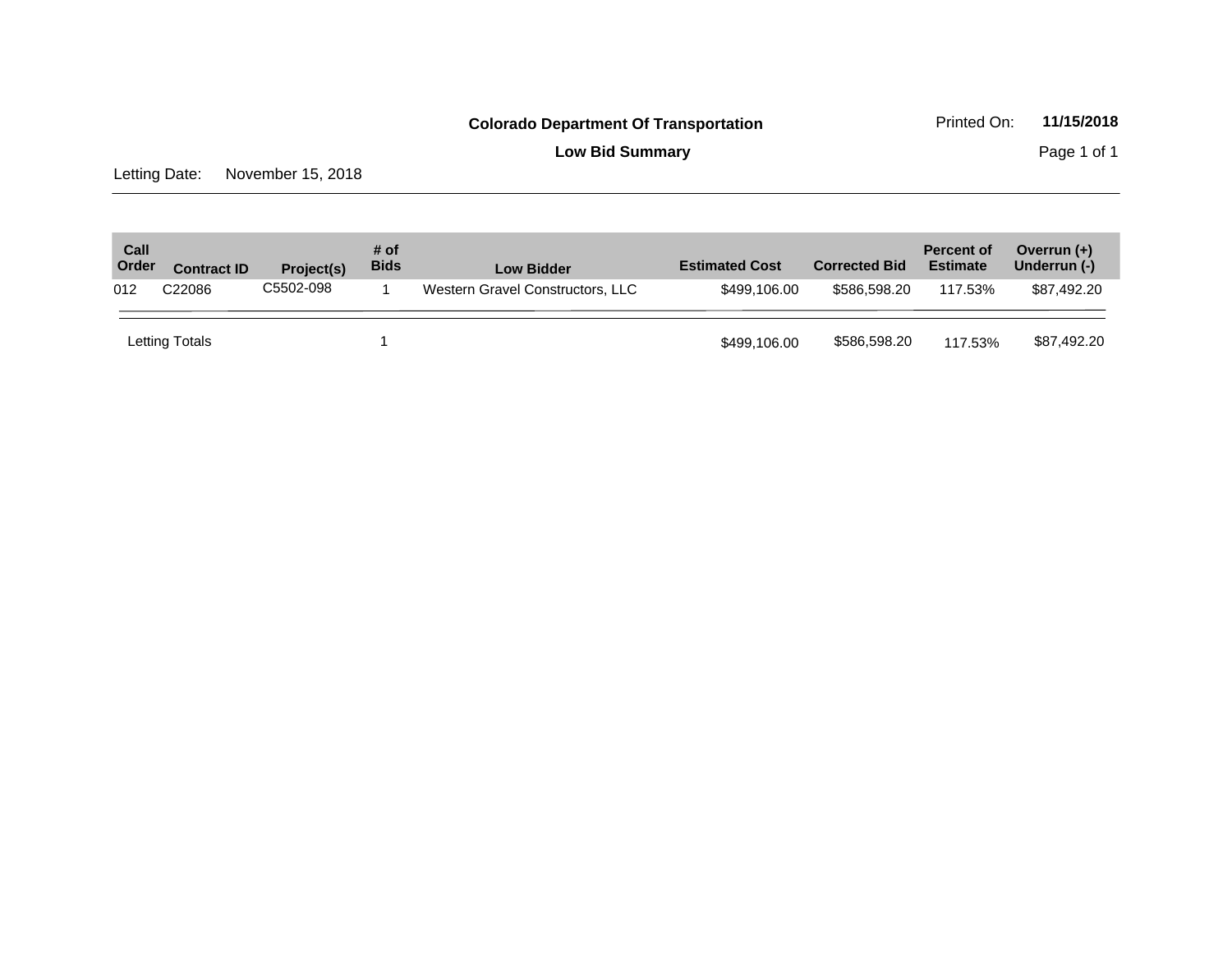|                                                    |                                                                                                                                                                                                                                                                 |              | <b>Colorado Department Of Transportation</b> | Printed On:           | 11/15/2018  |
|----------------------------------------------------|-----------------------------------------------------------------------------------------------------------------------------------------------------------------------------------------------------------------------------------------------------------------|--------------|----------------------------------------------|-----------------------|-------------|
|                                                    |                                                                                                                                                                                                                                                                 |              | <b>Vendor Ranking</b>                        |                       | Page 1 of 1 |
| Letting No:                                        | 20181115                                                                                                                                                                                                                                                        | Contract ID: | C <sub>22086</sub>                           | Project(s): C5502-098 |             |
| Letting Date:                                      | November 15, 2018                                                                                                                                                                                                                                               | Region:      | 5                                            |                       |             |
| Letting Time:                                      | $10:00$ AM                                                                                                                                                                                                                                                      |              | Contract Time: 80 WORKING DAYS               | Counties: LA PLATA    |             |
| <b>Contract Description:</b><br>LIMITS OF DURANGO. | US550 MP 21.5-24.0 US160 MP 82.5-83.4<br>CONSISTS OF INSTALLATION OF CURB RAMPS AT 19 LOCATIONS WITHIN THE CITY<br>A MANDATORY PRE-BID CONFERENCE HAS BEEN SCHEDULED FOR WEDNESDAY,<br>NOVEMBER 7, 2018 AT 9:00 AM AT THE REGION 5 OFFICE IN DURANGO LOCATED AT |              |                                              |                       |             |

| Rank | <b>Vendor ID</b> | <b>Vendor Name</b>               | <b>Total Bid</b> | <b>Percent Of</b><br><b>Low Bid</b> | <b>Percent Of</b><br><b>Estimate</b> |
|------|------------------|----------------------------------|------------------|-------------------------------------|--------------------------------------|
| 0    | -EST-            | <b>Engineer's Estimate</b>       | \$499,106.00     | 85.08%                              | 100.00%                              |
|      | 1674             | Western Gravel Constructors, LLC | \$586,598.20     | 100.00%                             | 117.53%                              |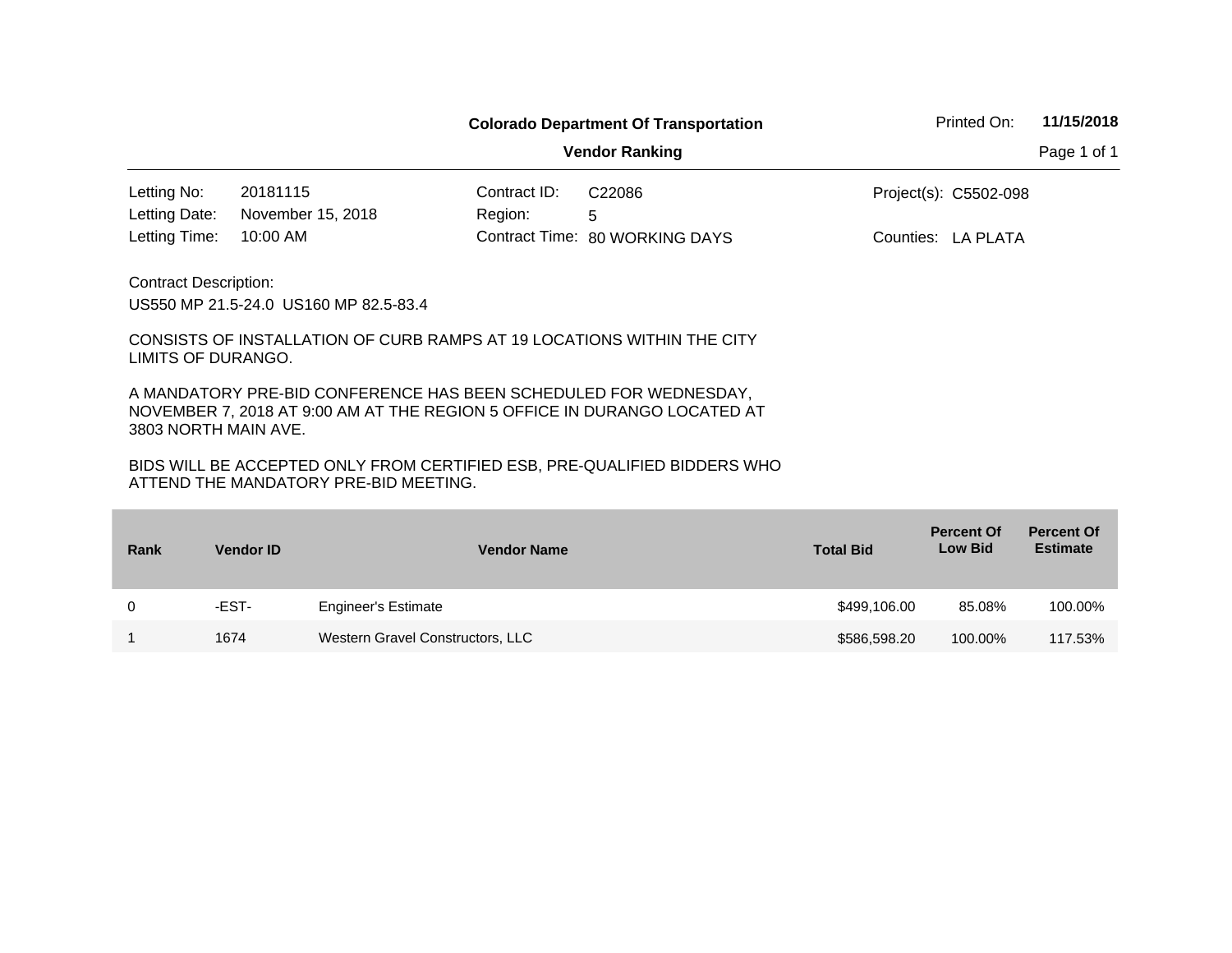**Quantity Unit Price Unit Price Item Code Amount Unit Price Amount Ext Ext Unit Price Amount Ext (0) -EST-Engineer's Estimate (1) 1674 Western Gravel Constructors, LLC Description SECTION:** 0001 BID ITEMS **LCC:** 202-00200 Removal of Sidewalk 226.000 SY 32.00000 7,232.00 70.00000 15,820.00 202-00201 Removal of Curb 44.000 LF 25.00000 1,100.00 94.00000 4,136.00 202-00203 Removal of Curb and Gutter 507.000 LF 35.00000 17,745.00 50.00000 25,350.00 202-00206 Removal of Concrete Curb Ramp 109.000 SY 40.00000 4,360.00 60.00000 6,540.00 202-00210 Removal of Concrete Pavement 114.000 SY 50.00000 5,700.00 75.00000 8,550.00 202-00220 Removal of Asphalt Mat 198.000 SY 55.00000 10,890.00 50.00000 9,900.00 202-04010 Clean Inlet 9.000 EACH 1,000.00000 9,000.00 500.00000 4,500.00 203-00010 Unclassified Excavation (Complete In Place) 54.400 CY 140.00000 7,616.00 83.00000 4,515.20 203-01594 Combination Loader 4.000 HOUR 150.00000 600.00 155.00000 620.00 203-01597 Potholing 20.000 HOUR 400.00000 8,000.00 125.00000 2,500.00 203-02330 Laborer 16.000 HOUR 25.00000 400.00 35.00000 560.00 208-00035 Aggregate Bag 490.000 LF 12.00000 5,880.00 5.00000 2,450.00 208-00046 Pre-fabricated Concrete Washout Structure 2.000 EACH 600.00000 1,200.00 1,500.00000 3,000.00 208-00052 Storm Drain Inlet Protection (Type II) 16.000 LF 80.00000 1,280.00 25.00000 400.00 **Tabulation of Bids Page 1 of 4 Page 1 of 4** 10:00 AM Counties: LA PLATA Letting Date: November 15, 2018 Region: 5 C22086 Region: Letting Time: Letting No: 20181115 Contract ID: C22086 Counties: Counties: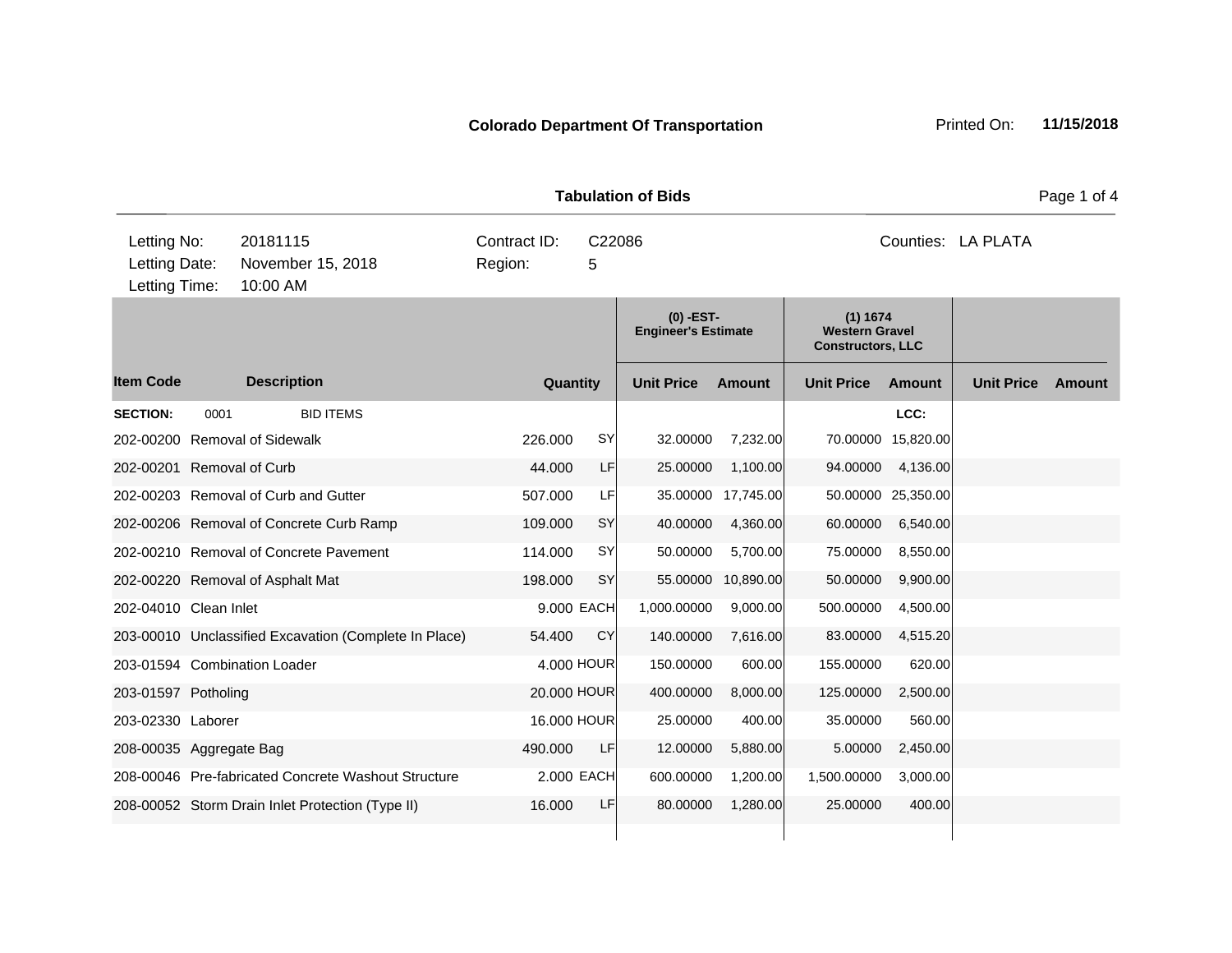**Quantity Unit Price Unit Price Ext** Item Code Description Quantity Unit Price Amount Unit Price Amount Unit Price **Ext Unit Price Amount Ext Amount (0) -EST-Engineer's Estimate (1) 1674 Western Gravel Constructors, LLC Description SECTION:** 0001 BID ITEMS **LCC:** 208-00103 Removal and Disposal of Sediment (Labor) 10.000 HOUR 50.00000 500.00 35.00000 350.00 208-00105 Removal and Disposal of Sediment (Equipment) 10.000 HOUR 125.00000 1,250.00 55.00000 550.00 210-00810 Reset Ground Sign 10.000 EACH 400.00000 4,000.00 250.00000 2,500.00 210-04020 Modify Inlet 9.000 EACH 1,500.00000 13,500.00 3,500.00000 31,500.00 210-04050 Adjust Valve Box 2.000 EACH 550.00000 1,100.00 500.00000 1,000.00 240-00000 Wildlife Biologist 10.000 HOUR 160.00000 1,600.00 150.00000 1,500.00 250-00050 Monitoring Technician 40.000 HOUR 120.00000 4,800.00 100.00000 4,000.00 250-00100 Environmental Health and Safety 1.000 L S 10,000.00000 10,000.00 15,000.0000 15,000.00 250-00110 Health and Safety Officer 8.000 HOUR 160.00000 1,280.00 100.00000 800.00 250-00200 Material Handling (Stockpile) 5.000 CY 90.00000 450.00 83.00000 415.00 250-00210 Solid Waste Disposal 5.000 CY 100.00000 500.00 84.00000 420.00 304-06000 Aggregate Base Course (Class 6) 97.200 TON 65.00000 6,318.00 105.00000 10,206.00 403-00720 Hot Mix Asphalt (Patching) (Asphalt) 40.000 TON 350.00000 14,000.00 250.00000 10,000.00 412-01020 Concrete Pavement (10 Inch) (Fast Track) (Class P) 102.000 SY 130.00000 13,260.00 150.00000 15,300.00 **Tabulation of Bids** Page 2 of 4 10:00 AM Counties: LA PLATA Letting Date: November 15, 2018 Region: 5 C22086 Region: Letting Time: Letting No: 20181115 Contract ID: C22086 Counties: Counties: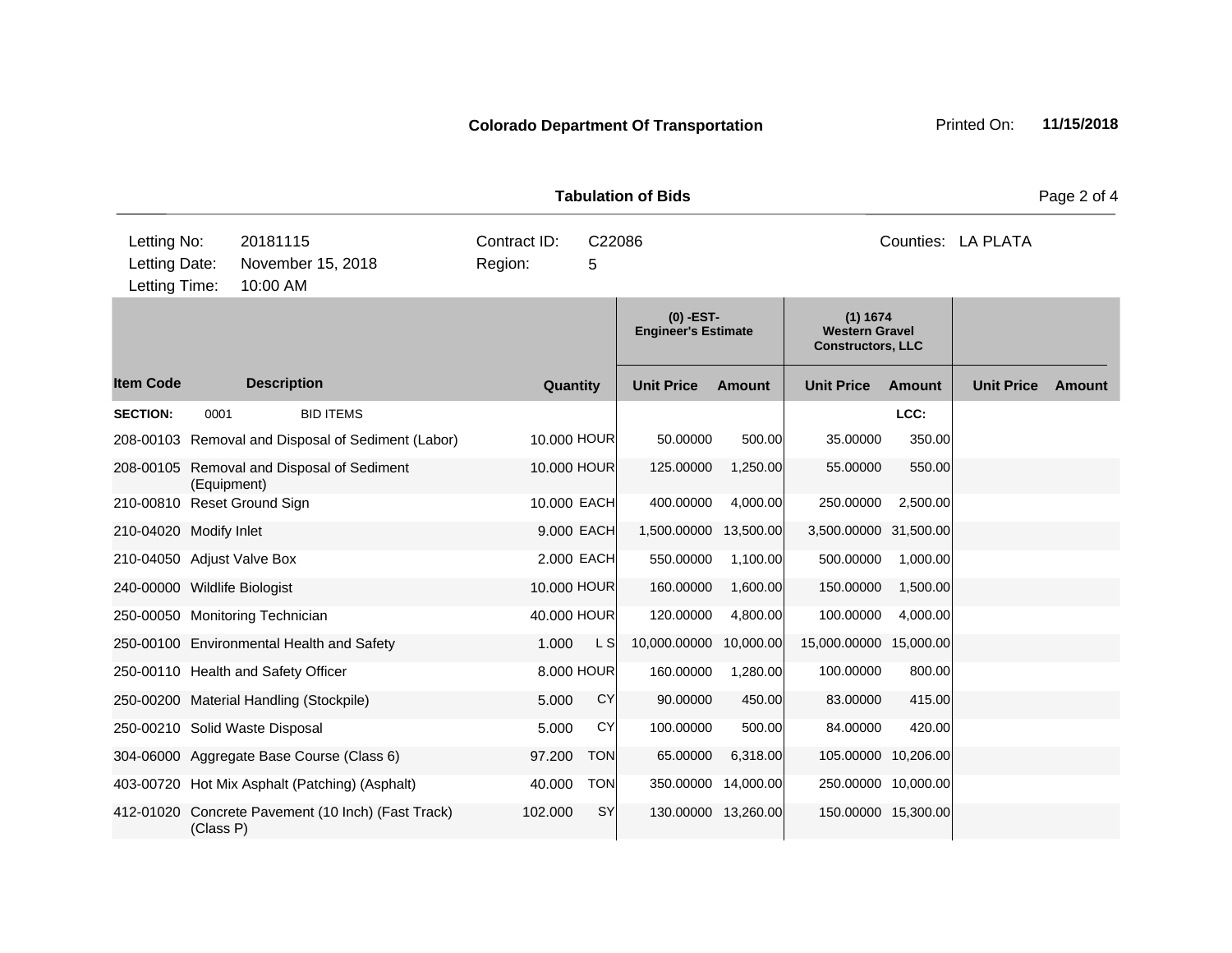**Quantity Unit Price Unit Price Item Code Amount Unit Price Amount Ext Ext Unit Price Amount Ext (0) -EST-Engineer's Estimate (1) 1674 Western Gravel Constructors, LLC Description SECTION:** 0001 BID ITEMS **LCC:** 607-11525 Fence (Plastic) 1,200.000 LF 5.00000 6,000.00 5.00000 6,000.00 608-00005 Concrete Sidewalk (Special) (6 Inch) 120.000 SY 60.00000 7,200.00 150.00000 18,000.00 608-00010 Concrete Curb Ramp 379.000 SY 247.00000 93,613.00 178.00000 67,462.00 609-20010 Curb Type 2 (Section B) 80.000 LF 120.00000 9,600.00 88.00000 7,040.00 609-21020 Curb and Gutter Type 2 (Section II-B) 297.000 LF 50.00000 14,850.00 52.00000 15,444.00 610-00026 Median Cover Material (6 Inch Patterned Concrete) 372.000 SF 36.00000 13,392.00 25.00000 9,300.00 613-40010 Light Standard Foundation (7FT) 2.000 EACH 2,500.00000 5,000.00 4,500.00000 9,000.00 620-00020 Sanitary Facility 1.000 EACH 3,000.00000 3,000.00 4,500.00000 4,500.00 625-00000 Construction Surveying 1.000 L S 25,000.00000 25,000.00 40,000.00000 40,000.00 626-00000 Mobilization 1.000 L S 50,000.00000 50,000.00 94,000.00000 94,000.00 626-01103 Public Information Services (Tier III) 1.000 L S 7,000.00000 7,000.00 17,000.00000 17,000.00 630-00000 Flagging 800.000 HOUR 29.00000 23,200.00 28.00000 22,400.00 630-00007 Traffic Control Inspection 16.000 DAY 155.00000 2,480.00 270.00000 4,320.00 630-00012 Traffic Control Management 80.000 DAY 750.00000 60,000.00 780.00000 62,400.00 **Tabulation of Bids** Page 3 of 4 10:00 AM Counties: LA PLATA Letting Date: November 15, 2018 Region: 5 C22086 Region: Letting Time: Letting No: 20181115 Contract ID: C22086 Counties: Counties: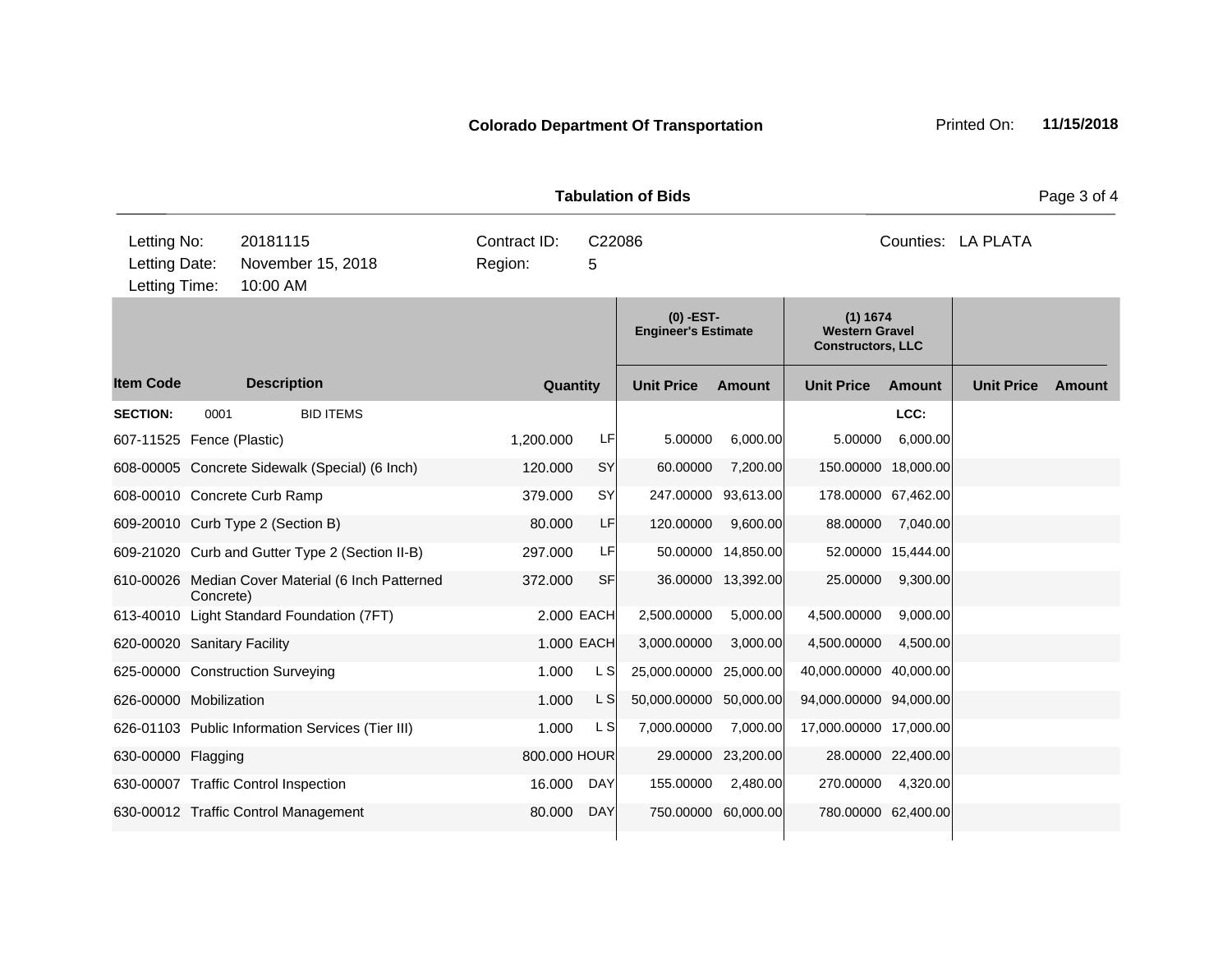| Letting No:<br>Letting Date:<br>Letting Time: |            | 20181115<br>November 15, 2018<br>10:00 AM                                | Contract ID:<br>Region: | C22086<br>5                               |                   |                                                               |                   |               | Counties: LA PLATA |               |
|-----------------------------------------------|------------|--------------------------------------------------------------------------|-------------------------|-------------------------------------------|-------------------|---------------------------------------------------------------|-------------------|---------------|--------------------|---------------|
|                                               |            |                                                                          |                         | $(0)$ -EST-<br><b>Engineer's Estimate</b> |                   | (1) 1674<br><b>Western Gravel</b><br><b>Constructors, LLC</b> |                   |               |                    |               |
| <b>Item Code</b>                              |            | <b>Description</b>                                                       | <b>Quantity</b>         |                                           | <b>Unit Price</b> | <b>Amount</b>                                                 | <b>Unit Price</b> | <b>Amount</b> | <b>Unit Price</b>  | <b>Amount</b> |
| <b>SECTION:</b>                               | 0001       | <b>BID ITEMS</b>                                                         |                         |                                           |                   |                                                               |                   | LCC:          |                    |               |
|                                               |            | 630-80341 Construction Traffic Sign (Panel Size A)                       | 30.000 EACH             |                                           | 30.00000          | 900.00                                                        | 50.00000          | 1,500.00      |                    |               |
|                                               |            | 630-80342 Construction Traffic Sign (Panel Size B)                       | 27.000 EACH             |                                           | 50.00000          | 1,350.00                                                      | 50.00000          | 1,350.00      |                    |               |
|                                               |            | 630-80355 Portable Message Sign Panel                                    |                         | 2.000 EACH                                | 5,500.00000       | 11,000.00                                                     | 4,500.00000       | 9,000.00      |                    |               |
|                                               |            | 630-80357 Advance Warning Flashing or Sequencing<br>Arrow Panel (B Type) |                         | 2.000 EACH                                | 2,000.00000       | 4,000.00                                                      | 2,000.00000       | 4,000.00      |                    |               |
|                                               |            | 630-80360 Drum Channelizing Device                                       | 200.000 EACH            |                                           | 35.00000          | 7,000.00                                                      | 50.00000          | 10,000.00     |                    |               |
|                                               | (Flashing) | 630-80363 Drum Channelizing Device (With Light)                          | 20.000 EACH             |                                           | 48.00000          | 960.00                                                        | 75.00000          | 1,500.00      |                    |               |
| <b>Section Totals:</b>                        |            |                                                                          |                         |                                           |                   | \$499,106.00                                                  |                   | \$586,598.20  |                    |               |
| <b>Contract Grand Totals</b>                  |            |                                                                          |                         |                                           |                   | \$499,106.00                                                  |                   | \$586,598.20  |                    |               |

**Tabulation of Bids Page 4 of 4**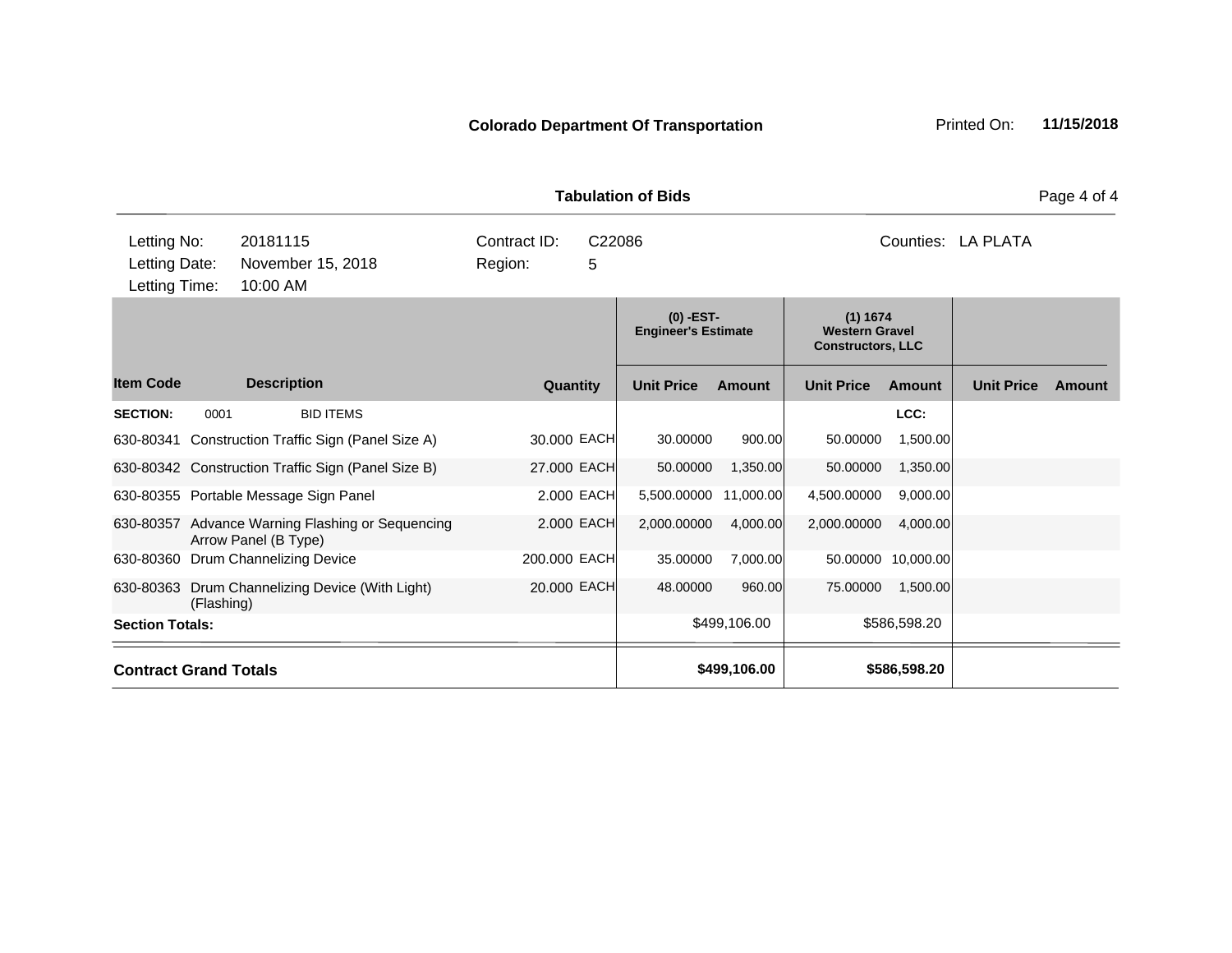**Low Bid Item Analysis Page 1 of 10** 

20181115 Contract ID: 10:00 AM Region: 5 Letting No: 20181115 (Contract ID: C22086 The Counties: LA PLATA 80 WORKING DAYS Letting Time: Contract Time:November 15, 2018 Project(s): C5502-098 Letting Date: C22086

Contract Description:

US550 MP 21.5-24.0 US160 MP 82.5-83.4

CONSISTS OF INSTALLATION OF CURB RAMPS AT 19 LOCATIONS WITHIN THE CITY LIMITS OF DURANGO.

A MANDATORY PRE-BID CONFERENCE HAS BEEN SCHEDULED FOR WEDNESDAY, NOVEMBER 7, 2018 AT 9:00 AM AT THE REGION 5 OFFICE IN DURANGO LOCATED AT 3803 NORTH MAIN AVE.

| Line            | Item/<br><b>Description</b>                      | Quantity         | Estimated<br>Price | Bid Price/<br>Units   | Estimated<br>Amount | <b>Bid Amount</b> | <b>Bid Est</b><br>$\%$ | Overrun $(+)$<br>Underrun (-) |
|-----------------|--------------------------------------------------|------------------|--------------------|-----------------------|---------------------|-------------------|------------------------|-------------------------------|
| <b>SECTION:</b> | 0001                                             | <b>BID ITEMS</b> |                    |                       |                     |                   |                        |                               |
| 0005            | 202-00200<br>Removal of Sidewalk                 | 226,000          | 32,00000           | 70.00000<br><b>SY</b> | 7,232.00            | 15,820.00         | 218.75%                | 8,588.00                      |
| 0010            | 202-00201<br><b>Removal of Curb</b>              | 44.000           | 25.00000           | 94.00000<br>LF        | 1,100.00            | 4,136.00          | 376.00%                | 3,036.00                      |
| 0015            | 202-00203<br>Removal of Curb and Gutter          | 507.000          | 35,00000           | 50.00000<br>LF        | 17.745.00           | 25,350.00         | 142.86%                | 7,605.00                      |
| 0020            | 202-00206<br>Removal of Concrete Curb Ramp       | 109,000          | 40.00000           | 60,00000<br><b>SY</b> | 4,360.00            | 6,540.00          | 150.00%                | 2,180.00                      |
| 0025            | 202-00210<br><b>Removal of Concrete Pavement</b> | 114.000          | 50.00000           | 75,00000<br><b>SY</b> | 5,700.00            | 8,550.00          | 150.00%                | 2,850.00                      |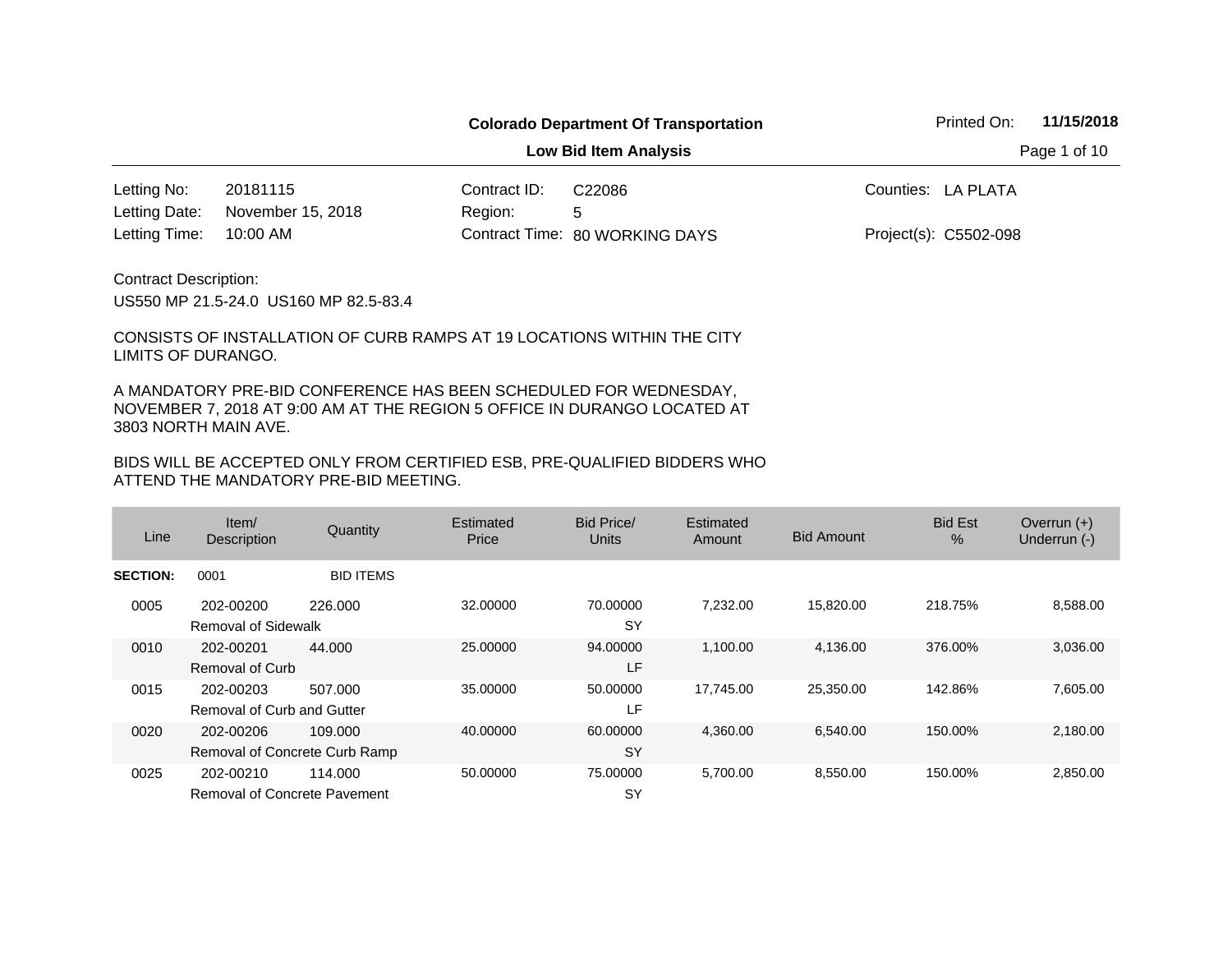**Low Bid Item Analysis Page 2 of 10** 

20181115 Contract ID: 10:00 AM Letting No: 20181115 (Contract ID: C22086 The Counties: LA PLATA November 15, 2018 Letting Date:

Region: 5 80 WORKING DAYS Letting Time: Contract Time:C22086

Project(s): C5502-098

Contract Description:

US550 MP 21.5-24.0 US160 MP 82.5-83.4

CONSISTS OF INSTALLATION OF CURB RAMPS AT 19 LOCATIONS WITHIN THE CITY LIMITS OF DURANGO.

A MANDATORY PRE-BID CONFERENCE HAS BEEN SCHEDULED FOR WEDNESDAY, NOVEMBER 7, 2018 AT 9:00 AM AT THE REGION 5 OFFICE IN DURANGO LOCATED AT 3803 NORTH MAIN AVE.

| Line            | Item/<br><b>Description</b>            | Quantity                                              | Estimated<br>Price | Bid Price/<br>Units      | Estimated<br>Amount | <b>Bid Amount</b> | <b>Bid Est</b><br>% | Overrun $(+)$<br>Underrun (-) |
|-----------------|----------------------------------------|-------------------------------------------------------|--------------------|--------------------------|---------------------|-------------------|---------------------|-------------------------------|
| <b>SECTION:</b> | 0001                                   | <b>BID ITEMS</b>                                      |                    |                          |                     |                   |                     |                               |
| 0030            | 202-00220<br>Removal of Asphalt Mat    | 198,000                                               | 55.00000           | 50,00000<br><b>SY</b>    | 10.890.00           | 9,900.00          | 90.91%              | $-990.00$                     |
| 0035            | 202-04010<br>Clean Inlet               | 9.000                                                 | 1.000.00000        | 500.00000<br><b>EACH</b> | 9,000.00            | 4,500.00          | 50.00%              | $-4,500.00$                   |
| 0040            | 203-00010                              | 54.400<br>Unclassified Excavation (Complete In Place) | 140.00000          | 83,00000<br>CY           | 7,616.00            | 4,515.20          | 59.29%              | $-3,100.80$                   |
| 0045            | 203-01594<br><b>Combination Loader</b> | 4.000                                                 | 150.00000          | 155,00000<br><b>HOUR</b> | 600.00              | 620.00            | 103.33%             | 20.00                         |
| 0050            | 203-01597<br>Potholing                 | 20,000                                                | 400.00000          | 125,00000<br><b>HOUR</b> | 8,000.00            | 2,500.00          | 31.25%              | $-5,500.00$                   |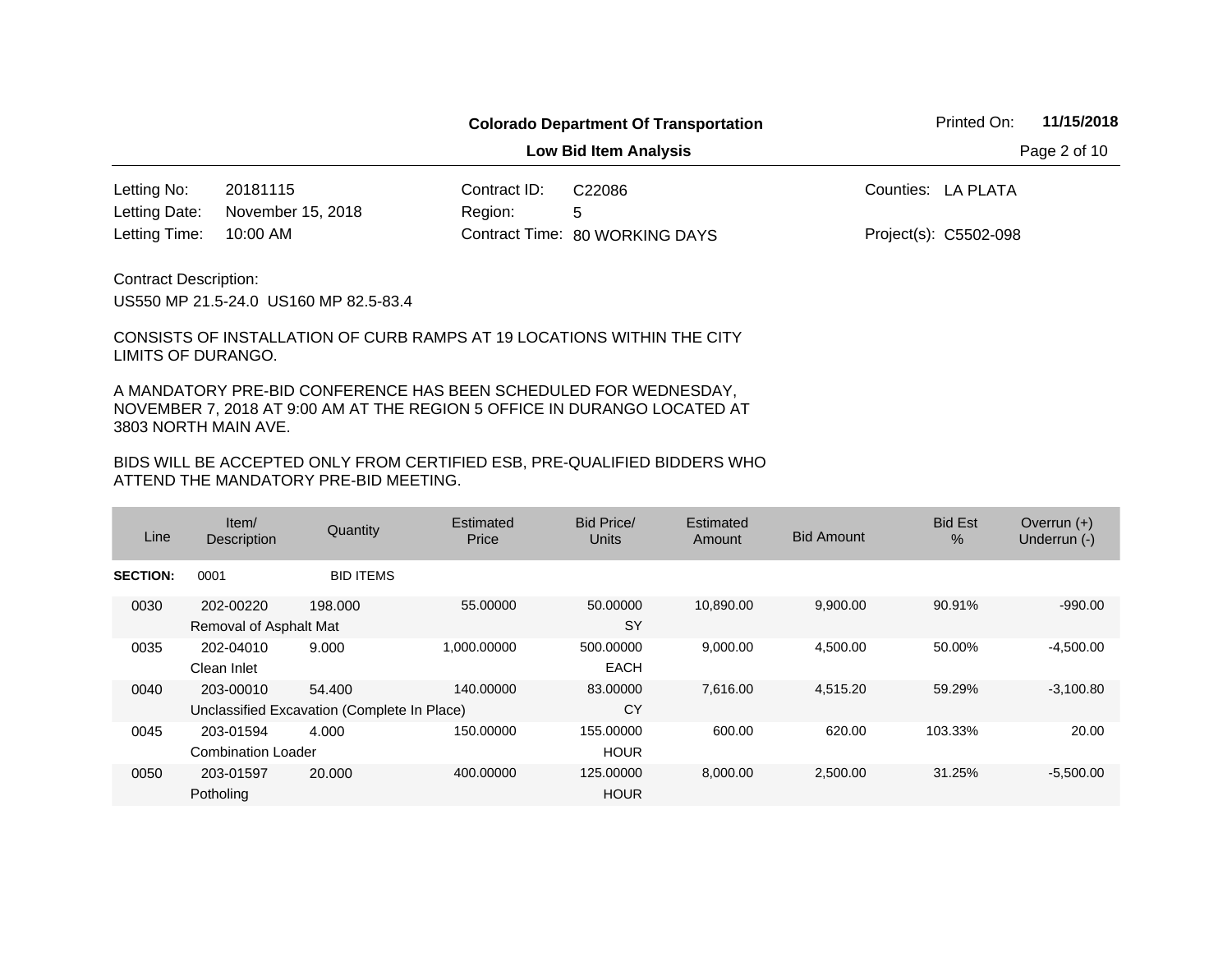**Low Bid Item Analysis Page 3 of 10** 

20181115 Contract ID: 10:00 AM Region: 5 Letting No: 20181115 (Contract ID: C22086 The Counties: LA PLATA 80 WORKING DAYS Letting Time: Contract Time:November 15, 2018 Project(s): C5502-098 Letting Date: C22086

Contract Description:

US550 MP 21.5-24.0 US160 MP 82.5-83.4

CONSISTS OF INSTALLATION OF CURB RAMPS AT 19 LOCATIONS WITHIN THE CITY LIMITS OF DURANGO.

A MANDATORY PRE-BID CONFERENCE HAS BEEN SCHEDULED FOR WEDNESDAY, NOVEMBER 7, 2018 AT 9:00 AM AT THE REGION 5 OFFICE IN DURANGO LOCATED AT 3803 NORTH MAIN AVE.

| Line            | Item/<br><b>Description</b> | Quantity                                           | Estimated<br>Price | Bid Price/<br>Units        | Estimated<br>Amount | <b>Bid Amount</b> | <b>Bid Est</b><br>% | Overrun $(+)$<br>Underrun (-) |
|-----------------|-----------------------------|----------------------------------------------------|--------------------|----------------------------|---------------------|-------------------|---------------------|-------------------------------|
| <b>SECTION:</b> | 0001                        | <b>BID ITEMS</b>                                   |                    |                            |                     |                   |                     |                               |
| 0055            | 203-02330<br>Laborer        | 16.000                                             | 25.00000           | 35,00000<br><b>HOUR</b>    | 400.00              | 560.00            | 140.00%             | 160.00                        |
| 0060            | 208-00035<br>Aggregate Bag  | 490.000                                            | 12.00000           | 5.00000<br>LF              | 5,880.00            | 2,450.00          | 41.67%              | $-3,430.00$                   |
| 0065            | 208-00046                   | 2.000<br>Pre-fabricated Concrete Washout Structure | 600.00000          | 1,500.00000<br><b>EACH</b> | 1,200.00            | 3,000.00          | 250.00%             | 1,800.00                      |
| 0070            | 208-00052                   | 16.000<br>Storm Drain Inlet Protection (Type II)   | 80.00000           | 25,00000<br>LF             | 1,280.00            | 400.00            | 31.25%              | $-880.00$                     |
| 0075            | 208-00103                   | 10.000<br>Removal and Disposal of Sediment (Labor) | 50.00000           | 35,00000<br><b>HOUR</b>    | 500.00              | 350.00            | 70.00%              | $-150.00$                     |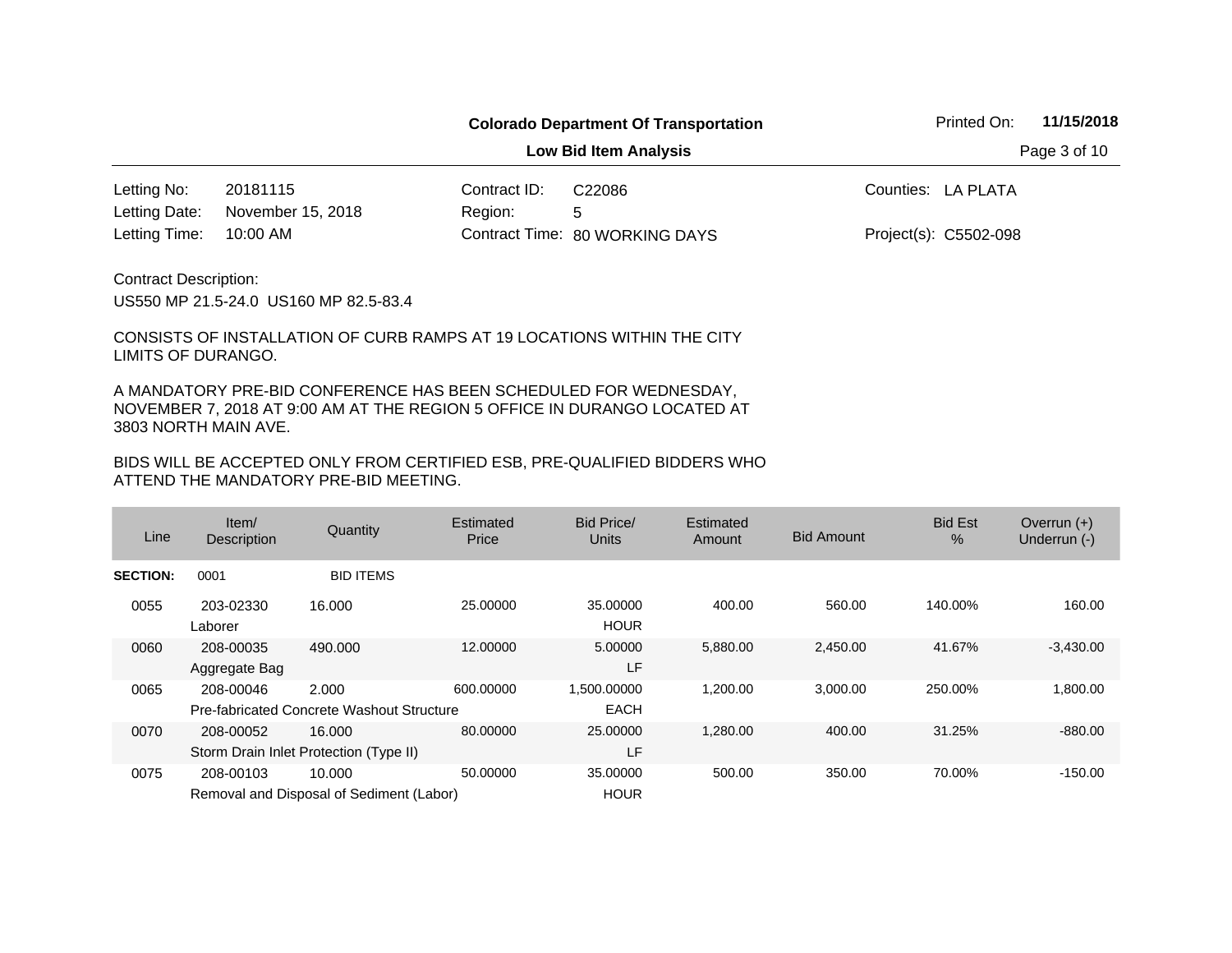**Low Bid Item Analysis Page 4 of 10** 

20181115 Contract ID: 10:00 AM Letting No: 20181115 (Contract ID: C22086 The Counties: LA PLATA 80 WORKING DAYS Letting Time: Contract Time:November 15, 2018 Letting Date:

Region: 5 C22086

Project(s): C5502-098

Contract Description:

US550 MP 21.5-24.0 US160 MP 82.5-83.4

CONSISTS OF INSTALLATION OF CURB RAMPS AT 19 LOCATIONS WITHIN THE CITY LIMITS OF DURANGO.

A MANDATORY PRE-BID CONFERENCE HAS BEEN SCHEDULED FOR WEDNESDAY, NOVEMBER 7, 2018 AT 9:00 AM AT THE REGION 5 OFFICE IN DURANGO LOCATED AT 3803 NORTH MAIN AVE.

| Line            | Item/<br><b>Description</b>                               | Quantity         | Estimated<br>Price | <b>Bid Price/</b><br><b>Units</b> | Estimated<br>Amount | <b>Bid Amount</b> | <b>Bid Est</b><br>$\%$ | Overrun $(+)$<br>Underrun (-) |
|-----------------|-----------------------------------------------------------|------------------|--------------------|-----------------------------------|---------------------|-------------------|------------------------|-------------------------------|
| <b>SECTION:</b> | 0001                                                      | <b>BID ITEMS</b> |                    |                                   |                     |                   |                        |                               |
| 0080            | 208-00105<br>Removal and Disposal of Sediment (Equipment) | 10.000           | 125.00000          | 55,00000<br><b>HOUR</b>           | 1,250.00            | 550.00            | 44.00%                 | $-700.00$                     |
| 0085            | 210-00810<br><b>Reset Ground Sign</b>                     | 10.000           | 400.00000          | 250.00000<br><b>EACH</b>          | 4,000.00            | 2,500.00          | 62.50%                 | $-1,500.00$                   |
| 0090            | 210-04020<br>Modify Inlet                                 | 9.000            | 1,500.00000        | 3,500.00000<br><b>EACH</b>        | 13,500.00           | 31,500.00         | 233.33%                | 18,000.00                     |
| 0095            | 210-04050<br><b>Adjust Valve Box</b>                      | 2.000            | 550.00000          | 500.00000<br><b>EACH</b>          | 1,100.00            | 1,000.00          | 90.91%                 | $-100.00$                     |
| 0100            | 240-00000<br><b>Wildlife Biologist</b>                    | 10.000           | 160.00000          | 150,00000<br><b>HOUR</b>          | 1,600.00            | 1,500.00          | 93.75%                 | $-100.00$                     |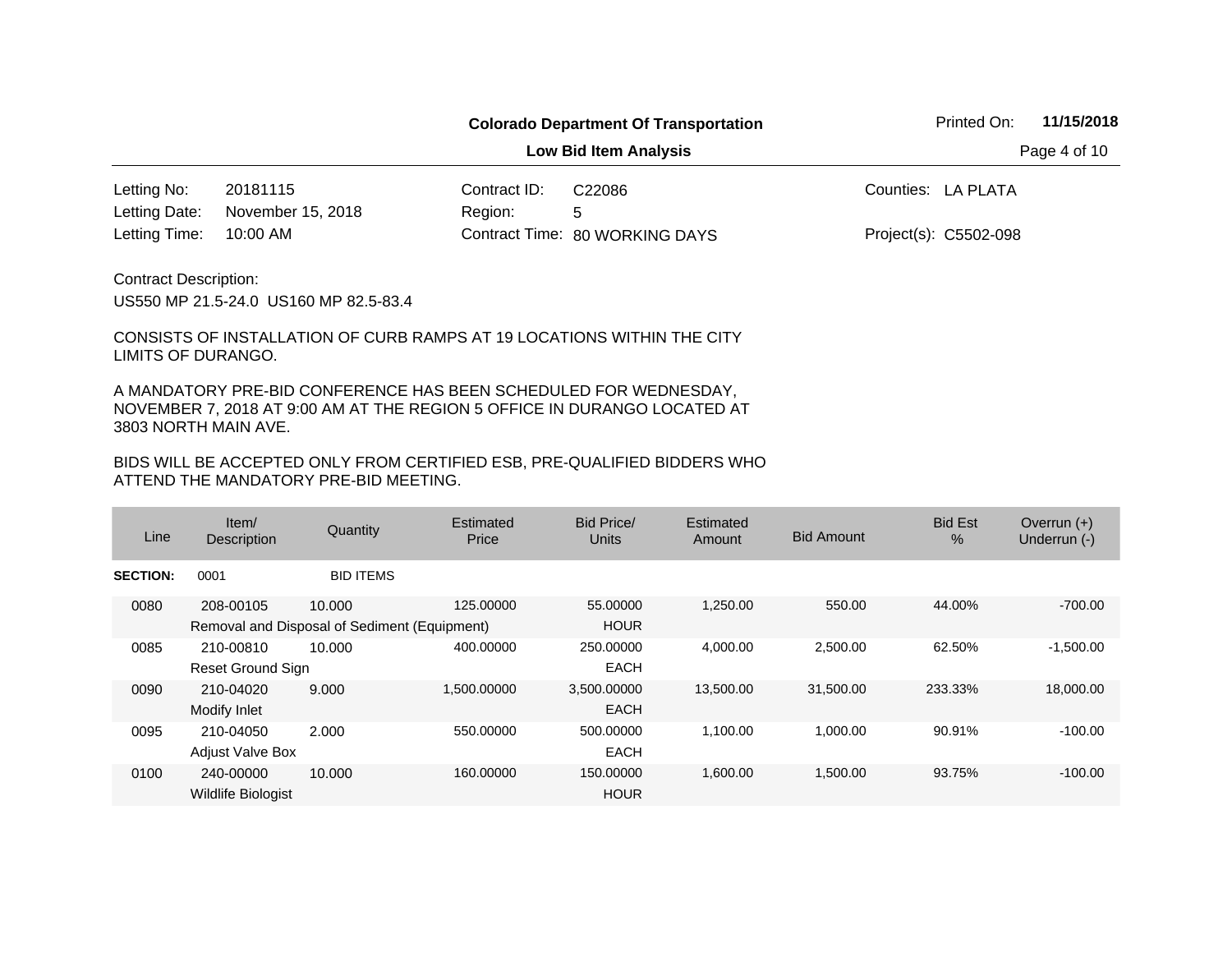**Low Bid Item Analysis Page 5 of 10** 

20181115 Contract ID: 10:00 AM Region: 5 Letting No: 20181115 (Contract ID: C22086 The Counties: LA PLATA 80 WORKING DAYS Letting Time: Contract Time:November 15, 2018 Project(s): C5502-098 Letting Date: C22086

Contract Description:

US550 MP 21.5-24.0 US160 MP 82.5-83.4

CONSISTS OF INSTALLATION OF CURB RAMPS AT 19 LOCATIONS WITHIN THE CITY LIMITS OF DURANGO.

A MANDATORY PRE-BID CONFERENCE HAS BEEN SCHEDULED FOR WEDNESDAY, NOVEMBER 7, 2018 AT 9:00 AM AT THE REGION 5 OFFICE IN DURANGO LOCATED AT 3803 NORTH MAIN AVE.

| Line            | Item $/$<br><b>Description</b>               | Quantity         | Estimated<br>Price | Bid Price/<br><b>Units</b> | Estimated<br>Amount | <b>Bid Amount</b> | <b>Bid Est</b><br>$\%$ | Overrun $(+)$<br>Underrun (-) |
|-----------------|----------------------------------------------|------------------|--------------------|----------------------------|---------------------|-------------------|------------------------|-------------------------------|
| <b>SECTION:</b> | 0001                                         | <b>BID ITEMS</b> |                    |                            |                     |                   |                        |                               |
| 0105            | 250-00050<br>Monitoring Technician           | 40.000           | 120.00000          | 100.00000<br><b>HOUR</b>   | 4.800.00            | 4.000.00          | 83.33%                 | $-800.00$                     |
| 0110            | 250-00100<br>Environmental Health and Safety | 1.000            | 10,000.00000       | 15,000.00000<br>L S        | 10,000.00           | 15,000.00         | 150.00%                | 5,000.00                      |
| 0115            | 250-00110<br>Health and Safety Officer       | 8.000            | 160.00000          | 100.00000<br><b>HOUR</b>   | 1,280.00            | 800.00            | 62.50%                 | $-480.00$                     |
| 0120            | 250-00200<br>Material Handling (Stockpile)   | 5.000            | 90.00000           | 83.00000<br>CY             | 450.00              | 415.00            | 92.22%                 | $-35.00$                      |
| 0125            | 250-00210<br>Solid Waste Disposal            | 5.000            | 100.00000          | 84.00000<br>CY             | 500.00              | 420.00            | 84.00%                 | $-80.00$                      |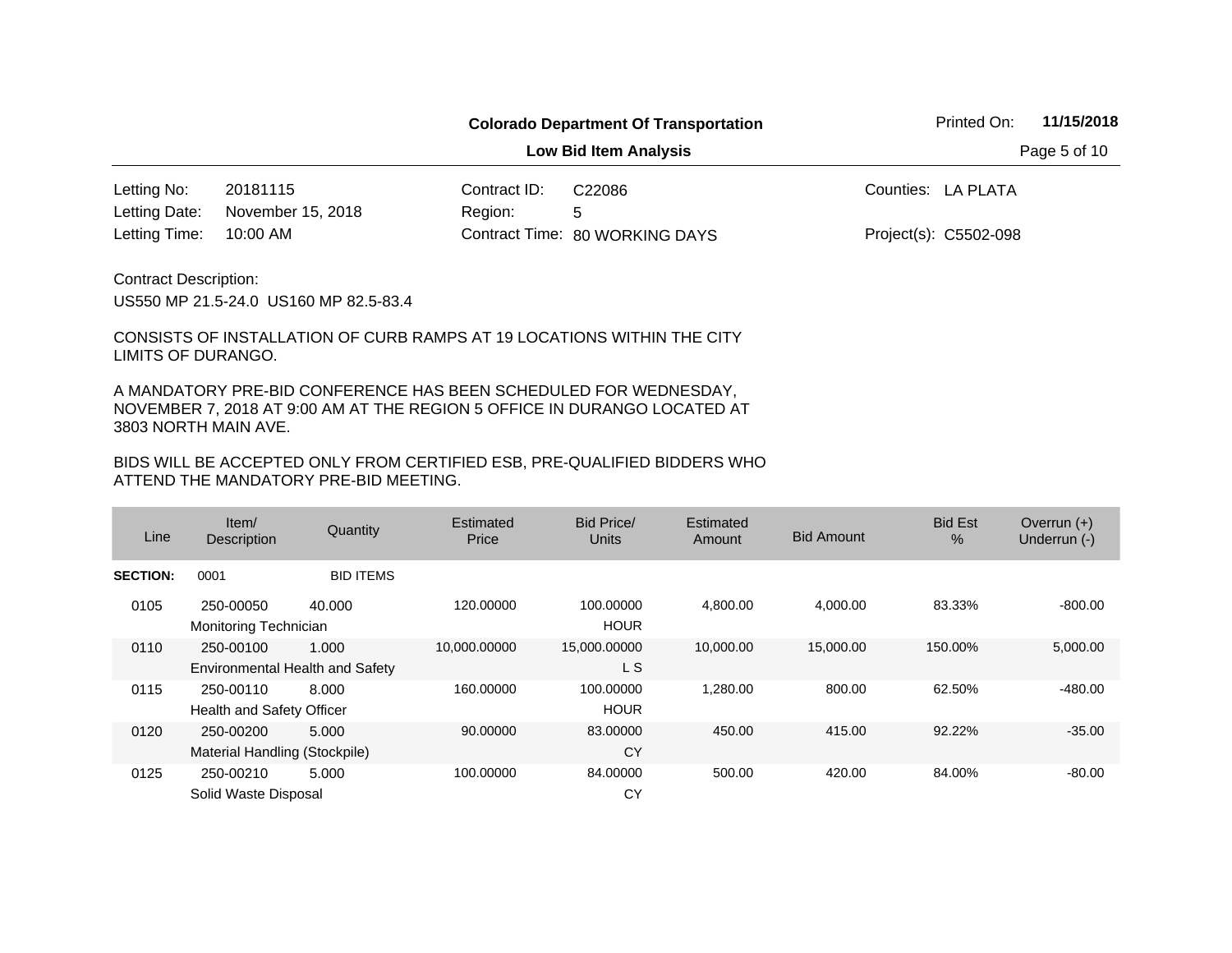**Low Bid Item Analysis Page 6 of 10** 

20181115 Contract ID: 10:00 AM Region: 5 Letting No: 20181115 (Contract ID: C22086 The Counties: LA PLATA 80 WORKING DAYS Letting Time: Contract Time:November 15, 2018 Project(s): C5502-098 Letting Date: C22086

Contract Description:

US550 MP 21.5-24.0 US160 MP 82.5-83.4

CONSISTS OF INSTALLATION OF CURB RAMPS AT 19 LOCATIONS WITHIN THE CITY LIMITS OF DURANGO.

A MANDATORY PRE-BID CONFERENCE HAS BEEN SCHEDULED FOR WEDNESDAY, NOVEMBER 7, 2018 AT 9:00 AM AT THE REGION 5 OFFICE IN DURANGO LOCATED AT 3803 NORTH MAIN AVE.

| Line            | Item/<br><b>Description</b>                  | Quantity                                            | Estimated<br>Price | Bid Price/<br>Units     | Estimated<br>Amount | <b>Bid Amount</b> | <b>Bid Est</b><br>% | Overrun $(+)$<br>Underrun (-) |
|-----------------|----------------------------------------------|-----------------------------------------------------|--------------------|-------------------------|---------------------|-------------------|---------------------|-------------------------------|
| <b>SECTION:</b> | 0001                                         | <b>BID ITEMS</b>                                    |                    |                         |                     |                   |                     |                               |
| 0130            | 304-06000<br>Aggregate Base Course (Class 6) | 97.200                                              | 65,00000           | 105.00000<br><b>TON</b> | 6,318.00            | 10,206.00         | 161.54%             | 3,888.00                      |
| 0135            | 403-00720                                    | 40.000<br>Hot Mix Asphalt (Patching) (Asphalt)      | 350,00000          | 250,00000<br>TON        | 14,000.00           | 10,000.00         | 71.43%              | $-4,000.00$                   |
| 0140            | 412-01020<br>(Class P)                       | 102.000<br>Concrete Pavement (10 Inch) (Fast Track) | 130,00000          | 150.00000<br><b>SY</b>  | 13.260.00           | 15,300.00         | 115.38%             | 2,040.00                      |
| 0145            | 607-11525<br>Fence (Plastic)                 | 1.200.000                                           | 5.00000            | 5.00000<br>LF           | 6,000.00            | 6,000.00          | 100.00%             | 0.00                          |
| 0150            | 608-00005                                    | 120,000<br>Concrete Sidewalk (Special) (6 Inch)     | 60.00000           | 150.00000<br><b>SY</b>  | 7,200.00            | 18,000.00         | 250.00%             | 10,800.00                     |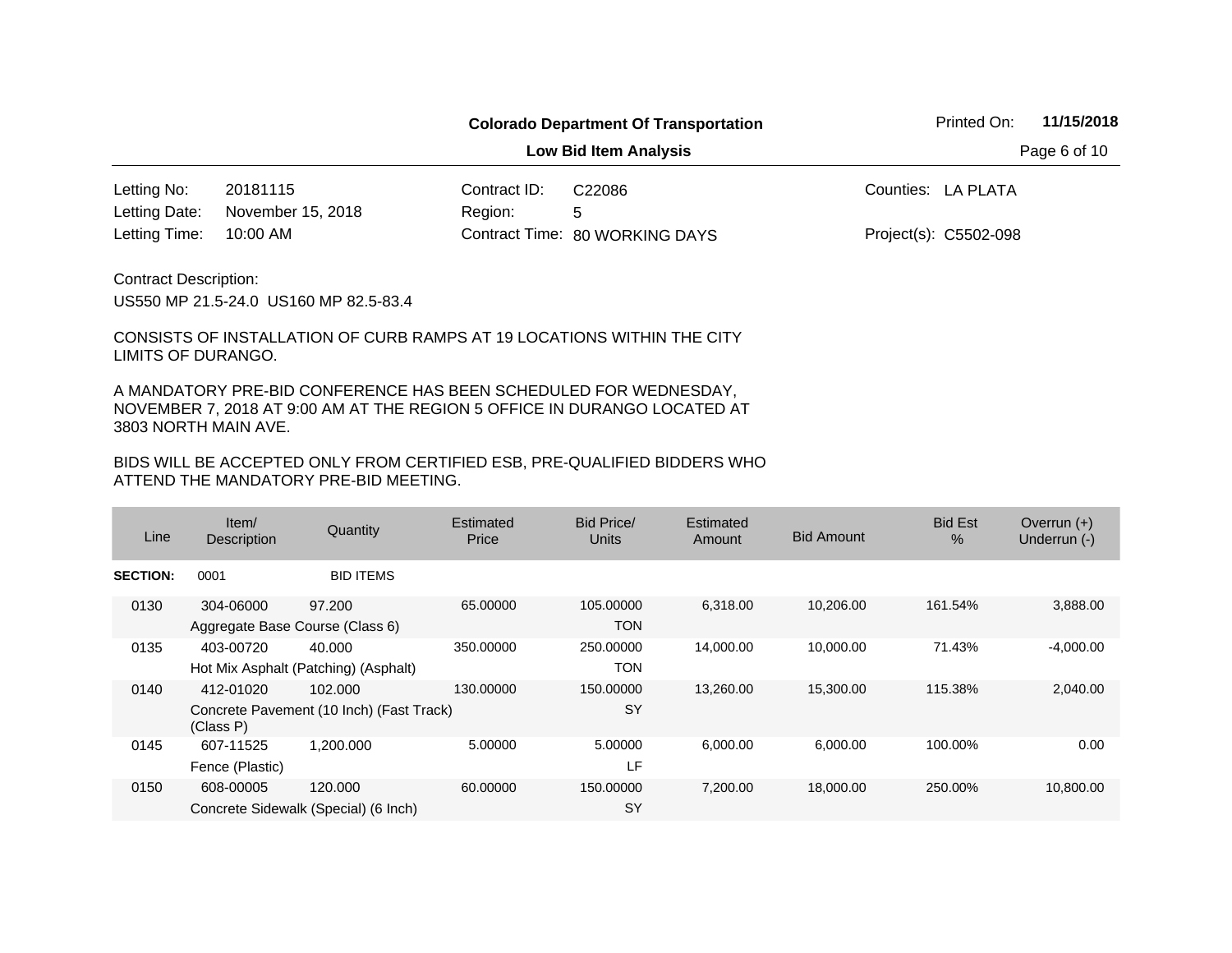**Low Bid Item Analysis Page 7 of 10** 

20181115 Contract ID: 10:00 AM Region: 5 Letting No: 20181115 (Contract ID: C22086 The Counties: LA PLATA 80 WORKING DAYS Letting Time: Contract Time:November 15, 2018 Project(s): C5502-098 Letting Date: C22086

Contract Description:

US550 MP 21.5-24.0 US160 MP 82.5-83.4

CONSISTS OF INSTALLATION OF CURB RAMPS AT 19 LOCATIONS WITHIN THE CITY LIMITS OF DURANGO.

A MANDATORY PRE-BID CONFERENCE HAS BEEN SCHEDULED FOR WEDNESDAY, NOVEMBER 7, 2018 AT 9:00 AM AT THE REGION 5 OFFICE IN DURANGO LOCATED AT 3803 NORTH MAIN AVE.

| Line            | Item/<br>Description                         | Quantity                                           | Estimated<br>Price | Bid Price/<br>Units        | Estimated<br>Amount | <b>Bid Amount</b> | <b>Bid Est</b><br>$\%$ | Overrun $(+)$<br>Underrun (-) |
|-----------------|----------------------------------------------|----------------------------------------------------|--------------------|----------------------------|---------------------|-------------------|------------------------|-------------------------------|
| <b>SECTION:</b> | 0001                                         | <b>BID ITEMS</b>                                   |                    |                            |                     |                   |                        |                               |
| 0155            | 608-00010<br>Concrete Curb Ramp              | 379.000                                            | 247.00000          | 178.00000<br>SY            | 93,613.00           | 67,462.00         | 72.06%                 | $-26,151.00$                  |
| 0160            | 609-20010<br>Curb Type 2 (Section B)         | 80.000                                             | 120,00000          | 88,00000<br>LF             | 9,600.00            | 7,040.00          | 73.33%                 | $-2,560.00$                   |
| 0165            | 609-21020                                    | 297.000<br>Curb and Gutter Type 2 (Section II-B)   | 50.00000           | 52,00000<br>LF             | 14,850.00           | 15,444.00         | 104.00%                | 594.00                        |
| 0170            | 610-00026<br>Concrete)                       | 372,000<br>Median Cover Material (6 Inch Patterned | 36,00000           | 25,00000<br><b>SF</b>      | 13,392.00           | 9,300.00          | 69.44%                 | $-4,092.00$                   |
| 0175            | 613-40010<br>Light Standard Foundation (7FT) | 2.000                                              | 2,500.00000        | 4,500.00000<br><b>EACH</b> | 5,000.00            | 9,000.00          | 180.00%                | 4,000.00                      |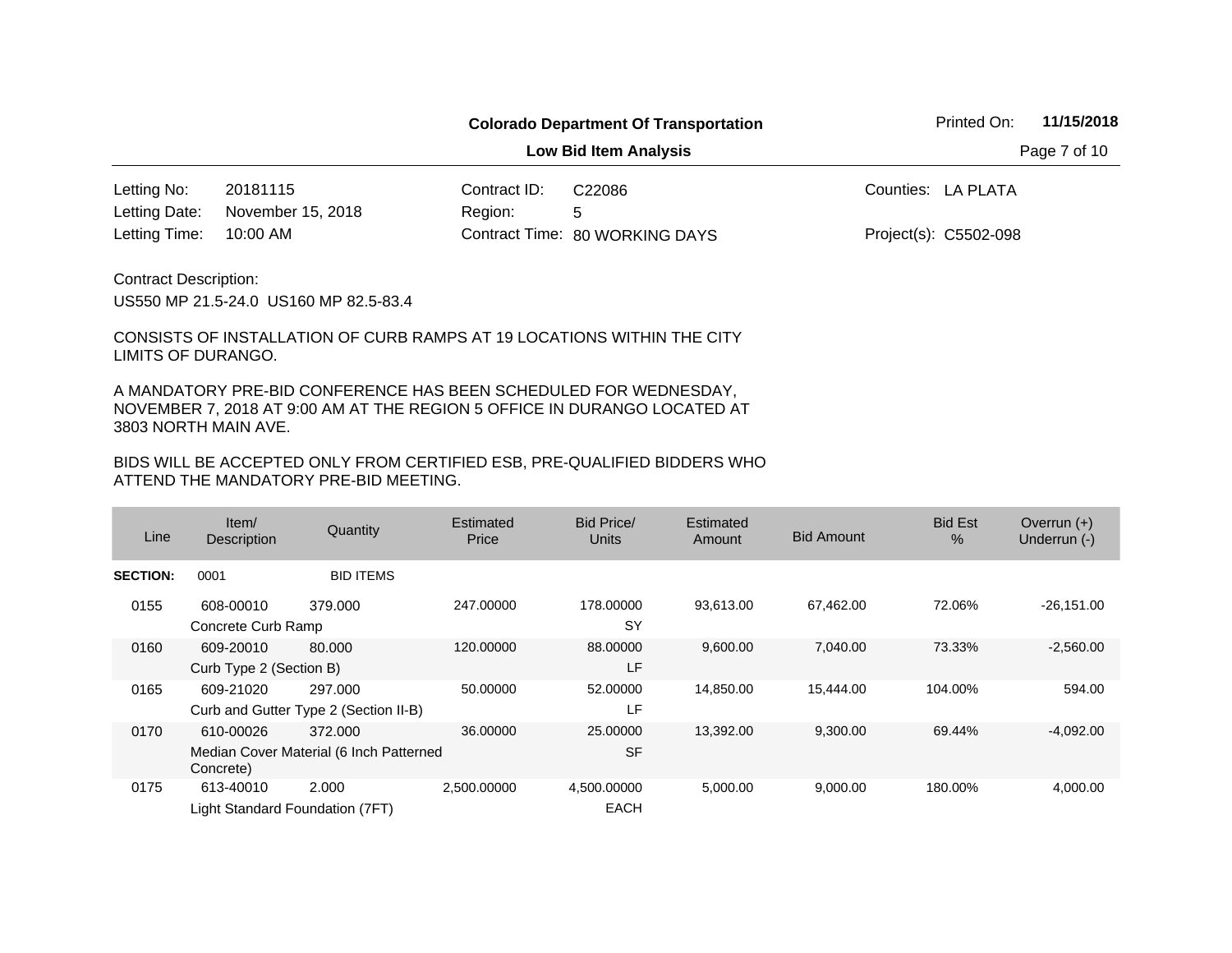**Low Bid Item Analysis Page 8 of 10** 

20181115 Contract ID: 10:00 AM Letting No: 20181115 (Contract ID: C22086 The Counties: LA PLATA November 15, 2018 Letting Date:

Region: 5 80 WORKING DAYS Letting Time: Contract Time:C22086

Project(s): C5502-098

Contract Description:

US550 MP 21.5-24.0 US160 MP 82.5-83.4

CONSISTS OF INSTALLATION OF CURB RAMPS AT 19 LOCATIONS WITHIN THE CITY LIMITS OF DURANGO.

A MANDATORY PRE-BID CONFERENCE HAS BEEN SCHEDULED FOR WEDNESDAY, NOVEMBER 7, 2018 AT 9:00 AM AT THE REGION 5 OFFICE IN DURANGO LOCATED AT 3803 NORTH MAIN AVE.

| Line            | Item/<br><b>Description</b>                | Quantity                                        | Estimated<br>Price | <b>Bid Price/</b><br><b>Units</b> | Estimated<br>Amount | <b>Bid Amount</b> | <b>Bid Est</b><br>$\%$ | Overrun $(+)$<br>Underrun (-) |
|-----------------|--------------------------------------------|-------------------------------------------------|--------------------|-----------------------------------|---------------------|-------------------|------------------------|-------------------------------|
| <b>SECTION:</b> | 0001                                       | <b>BID ITEMS</b>                                |                    |                                   |                     |                   |                        |                               |
| 0180            | 620-00020<br><b>Sanitary Facility</b>      | 1.000                                           | 3,000.00000        | 4,500.00000<br><b>EACH</b>        | 3,000.00            | 4,500.00          | 150.00%                | 1,500.00                      |
| 0185            | 625-00000<br><b>Construction Surveying</b> | 1.000                                           | 25,000.00000       | 40,000.00000<br>L S               | 25,000.00           | 40,000.00         | 160.00%                | 15,000.00                     |
| 0190            | 626-00000<br>Mobilization                  | 1.000                                           | 50,000.00000       | 94,000.00000<br>L S               | 50,000.00           | 94,000.00         | 188.00%                | 44,000.00                     |
| 0195            | 626-01103                                  | 1.000<br>Public Information Services (Tier III) | 7,000.00000        | 17,000.00000<br>L S               | 7,000.00            | 17,000.00         | 242.86%                | 10,000.00                     |
| 0200            | 630-00000<br>Flagging                      | 800,000                                         | 29,00000           | 28,00000<br><b>HOUR</b>           | 23,200.00           | 22,400.00         | 96.55%                 | $-800.00$                     |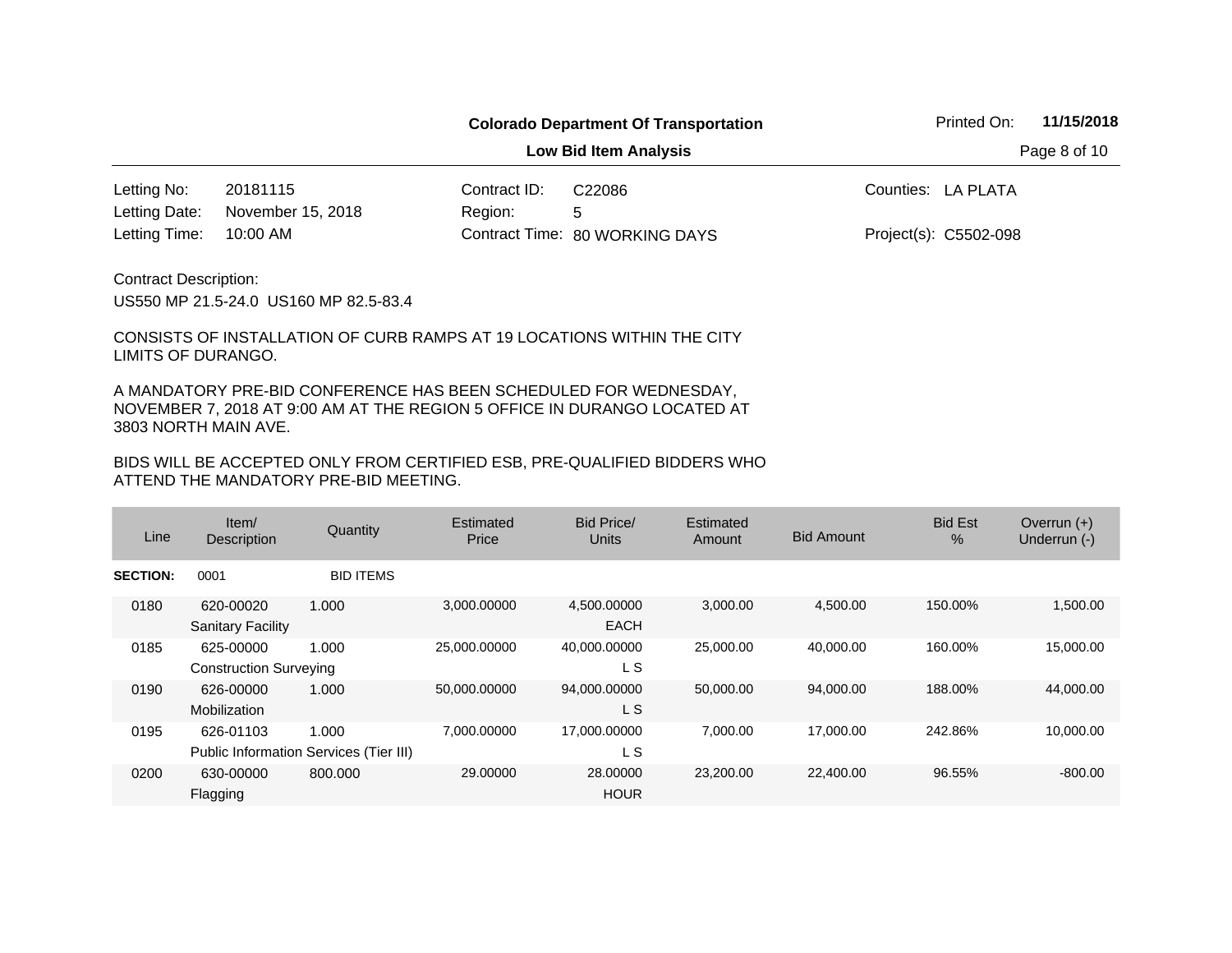**Low Bid Item Analysis Page 9 of 10** 

20181115 Contract ID: 10:00 AM Region: 5 Letting No: 20181115 (Contract ID: C22086 The Counties: LA PLATA 80 WORKING DAYS Letting Time: Contract Time:November 15, 2018 Project(s): C5502-098 Letting Date: C22086

Contract Description:

US550 MP 21.5-24.0 US160 MP 82.5-83.4

CONSISTS OF INSTALLATION OF CURB RAMPS AT 19 LOCATIONS WITHIN THE CITY LIMITS OF DURANGO.

A MANDATORY PRE-BID CONFERENCE HAS BEEN SCHEDULED FOR WEDNESDAY, NOVEMBER 7, 2018 AT 9:00 AM AT THE REGION 5 OFFICE IN DURANGO LOCATED AT 3803 NORTH MAIN AVE.

| Line            | Item/<br><b>Description</b>                    | Quantity                                           | Estimated<br>Price | Bid Price/<br>Units        | Estimated<br>Amount | <b>Bid Amount</b> | <b>Bid Est</b><br>$\%$ | Overrun $(+)$<br>Underrun (-) |
|-----------------|------------------------------------------------|----------------------------------------------------|--------------------|----------------------------|---------------------|-------------------|------------------------|-------------------------------|
| <b>SECTION:</b> | 0001                                           | <b>BID ITEMS</b>                                   |                    |                            |                     |                   |                        |                               |
| 0205            | 630-00007<br><b>Traffic Control Inspection</b> | 16.000                                             | 155.00000          | 270,00000<br>DAY           | 2.480.00            | 4.320.00          | 174.19%                | 1,840.00                      |
| 0210            | 630-00012<br><b>Traffic Control Management</b> | 80,000                                             | 750,00000          | 780,00000<br>DAY           | 60,000.00           | 62,400.00         | 104.00%                | 2,400.00                      |
| 0215            | 630-80341                                      | 30.000<br>Construction Traffic Sign (Panel Size A) | 30.00000           | 50.00000<br><b>EACH</b>    | 900.00              | 1.500.00          | 166.67%                | 600.00                        |
| 0220            | 630-80342                                      | 27,000<br>Construction Traffic Sign (Panel Size B) | 50.00000           | 50,00000<br><b>EACH</b>    | 1,350.00            | 1,350.00          | 100.00%                | 0.00                          |
| 0225            | 630-80355<br>Portable Message Sign Panel       | 2.000                                              | 5.500.00000        | 4,500.00000<br><b>EACH</b> | 11,000.00           | 9,000.00          | 81.82%                 | $-2,000.00$                   |